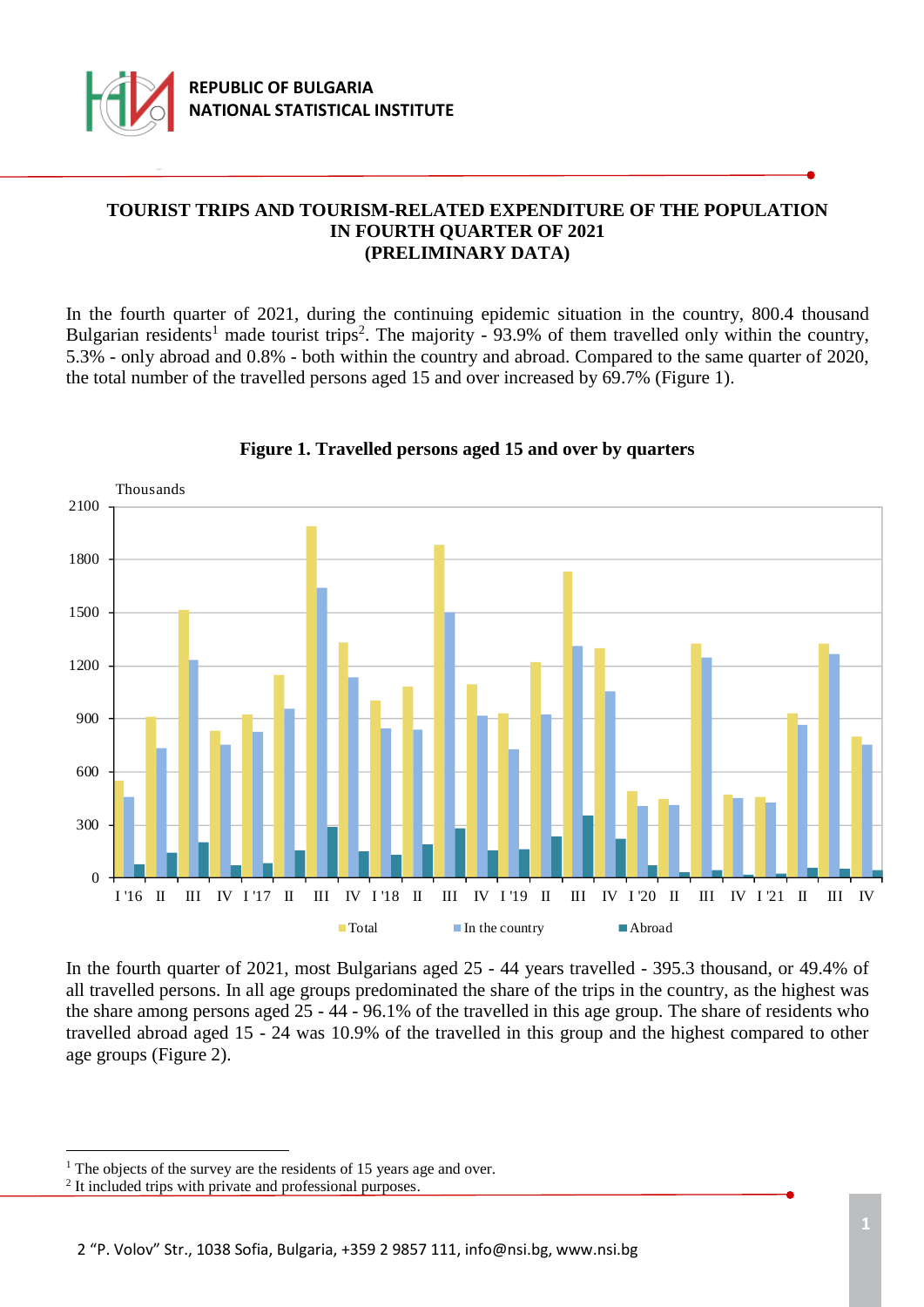



**Figure 2. Travelled persons aged 15 and over by age groups**

The majority of tourist trips of persons aged 15 and over in the country were for 'visit relatives' - 52.9%, while abroad the most were those for 'holiday and recreation' - 32.4% of all realized trips (Figure 3).



## **Figure 3. Structure of the tourist trips by purposes in the country and abroad in the fourth quarter of 2021**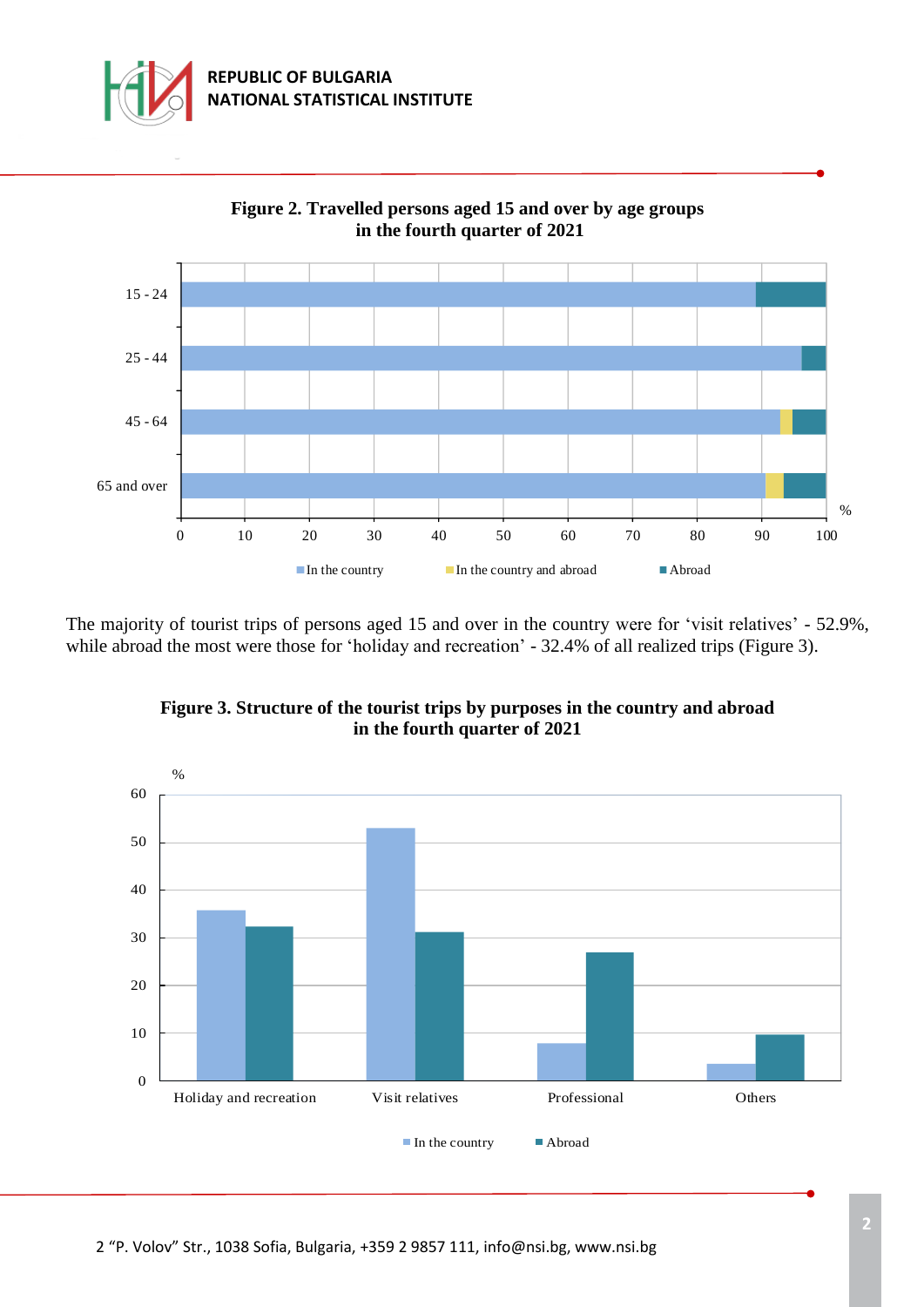

In the fourth quarter of 2021, 1 020.4 thousand, or 96.4% of the total number of private tourist trips, were registered as independent. The relative share of independent travels without booking of the trip in the country was 97.1%, while those abroad - 79.7% (Figure 4).





In the structure of the expenditure by type, with highest relative share was the expenditure on food in domestic trips - 37.1%, while in outbound trips was on transport - 38.1% (Figure 5).



## **Figure 5. Structure of the expenditure for domestic and outbound tourist trips in the fourth quarter of 2021**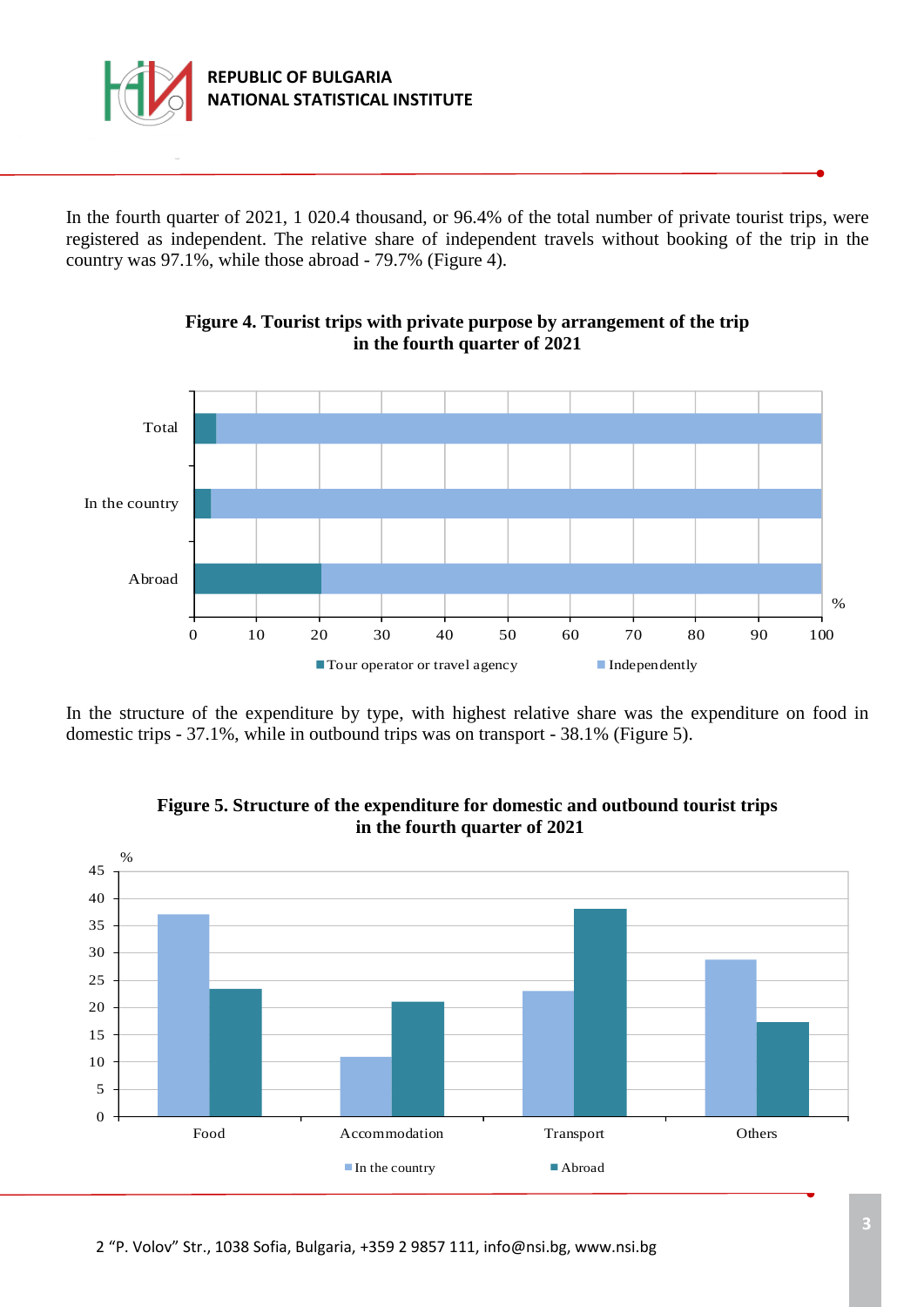

In the fourth quarter of 2021, a person aged 15 and over spent on average for a private trip 208.83 BGN in the country and 625.72 BGN for a private trip abroad (Figure 6).



**Figure 6. The average expenditure for private trips per person by quarters**

At the same time, the average expenditure per person for a professional trip was 185.66 BGN in the country and 1 065.60 BGN for a professional trip abroad (Figure 7).



**Figure 7. The average expenditure for professional trips per person by quarters**